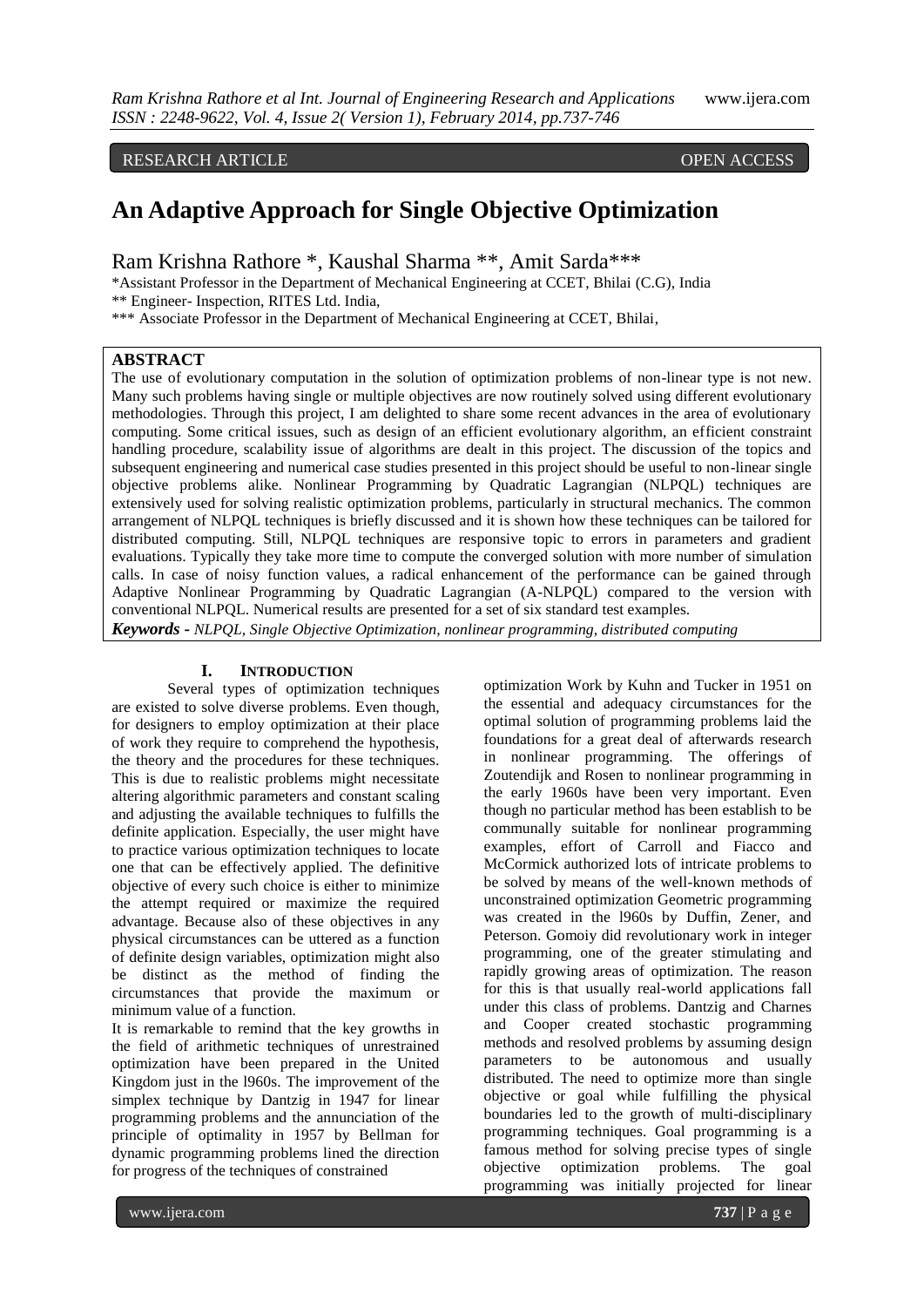problems by Charnes and Cooper in 1961. The basics of game hypothesis were laid by von Neumann in 1928 and ever since then the method has been useful to answer numerous mathematical economics and military problems. Simply in the last few years has game theory been useful to solve engineering design problems. Genetic algorithms, Simulated annealing, and neural network methods signify a new class of mathematical programming methods that have come into fame during the last decade.<sup>[35]</sup>

A significant solution with relevance to the Non linear programming based optimization methods to engineering fields has been the elevated computational cost because of the huge amount of simulation calls necessary for these techniques<sup>[1]</sup>. A general approach to decrease the computational attempt for such optimization techniques when integrated with simulation models is to use metamodeling techniques. Researchers have been quite active in developing models and methods that improve the efficiency of the NLPQLs in terms of the number of simulation calls. Some of these approaches are based on fitness approximations in which neural network  $[3-5]$ , response surface  $[6]$ , Kriging  $^{[7]}$ , and radial basis function  $^{[8]}$  methods are used for metamodeling. Others use fitness inheritance approaches  $[9,10]$  in which the fitness of an offspring is inherited from its parents. A comprehensive review of fitness approximation and metamodeling approaches can be found in Ref. [16] and Refs. [17–19] respectively. The fitness approximation methods are of two types: off-line (non-adaptive) and on-line (adaptive). In off-line techniques, metamodels are created independently and earlier at the beginning of an optimization algorithm  $[4,6-8,20,21]$ . The deficiency of the offline techniques is that it is complex to attain both an excellent reliability metamodel above the complete design space and at the same time keep a small number of simulation calls  $[18,20]$ . The on-line techniques utilize a group of metamodeling with the simulation model at the optimization process while adaptively enhancing the metamodel  $^{[2,3,5,11-14]}$ . Most of the on-line techniques created until now are focused on single-objective optimization.

The study on how to implant metamodeling inside Non Linear Programming by Quadratic Lagrangian (NLPQL) remains sparse. In on-line techniques, the primary phases of the NLPQL, coarse design points are formed with metamodels are created. These metamodels are then steadily enhanced as further simulation data become accessible. Some of this type of techniques employs regression metamodeling, which is well-known to necessitate a huge number of simulation calls. Another uncertain problem in the present adaptive techniques is how to impartially choose when to switch to the metamodel in its place of using the simulation in the optimization. Typically, the toggling among the definite simulation model and the consequent metamodel is intuitively decided. Furthermore, the reliability of the metamodel may vary extensively in the optimization procedure and this can cause fluctuation.

I employ a goal measure to decide whether a simulation model or its Kriging metamodel substitution have to be used to assess design points. The projected decisive factor is created on the basis of the metamodels expected error, which can be simply attained as a consequence from Kriging and Latin Hypercube Sampling. In the anticipated technique, the Kriging metamodels for objective and restraint functions are constructed and adaptively enhanced inside a NLPQL by means of Latin Hypercube Sampling technique (as A-NLPQL or Adaptive-Non Linear Programming by Quadratic Lagrangian). The technique is universal and needs no extra simulation call previous to the beginning of the optimization process to construct the Kriging metamodels. These present results demonstrate that the projected technique decides the problem frequently reported in the literature, that is, the metamodel possibly of small reliability and that it may create false optima.

# **II. PROBLEMS IDENTIFICATION**

Now days there are so many techniques, which are working on optimization technique; they take lots of iterations and population creation. The common issues appear with the working of conventional or simple single-objective algorithms are as follows:

- **1.** Simulation calls counts are more in case of conventional optimization techniques.
- **2.** It requires a control of design of experiment for the initial population creation, which has to deal with the efficiency of the various algorithm and design points generation.
- **3.** Time required for converging the solutions and simulations are more.
- **4.** A Response Surface Optimization system draws its information from its own Response Surface component, and so is dependent on the quality of the response surface.

On the basis of above listed problem the algorithms are evaluated and compared to show the usability.

# **III. OBJECTIVE**

Although kriging's and NLPQLs have been extensively used in engineering design optimization, the significant confront still faced by designers in using these methods is their high computational cost due to the population-based nature of these methods. In particular, a number of techniques incorporating metamodeling with NLPQL based methods have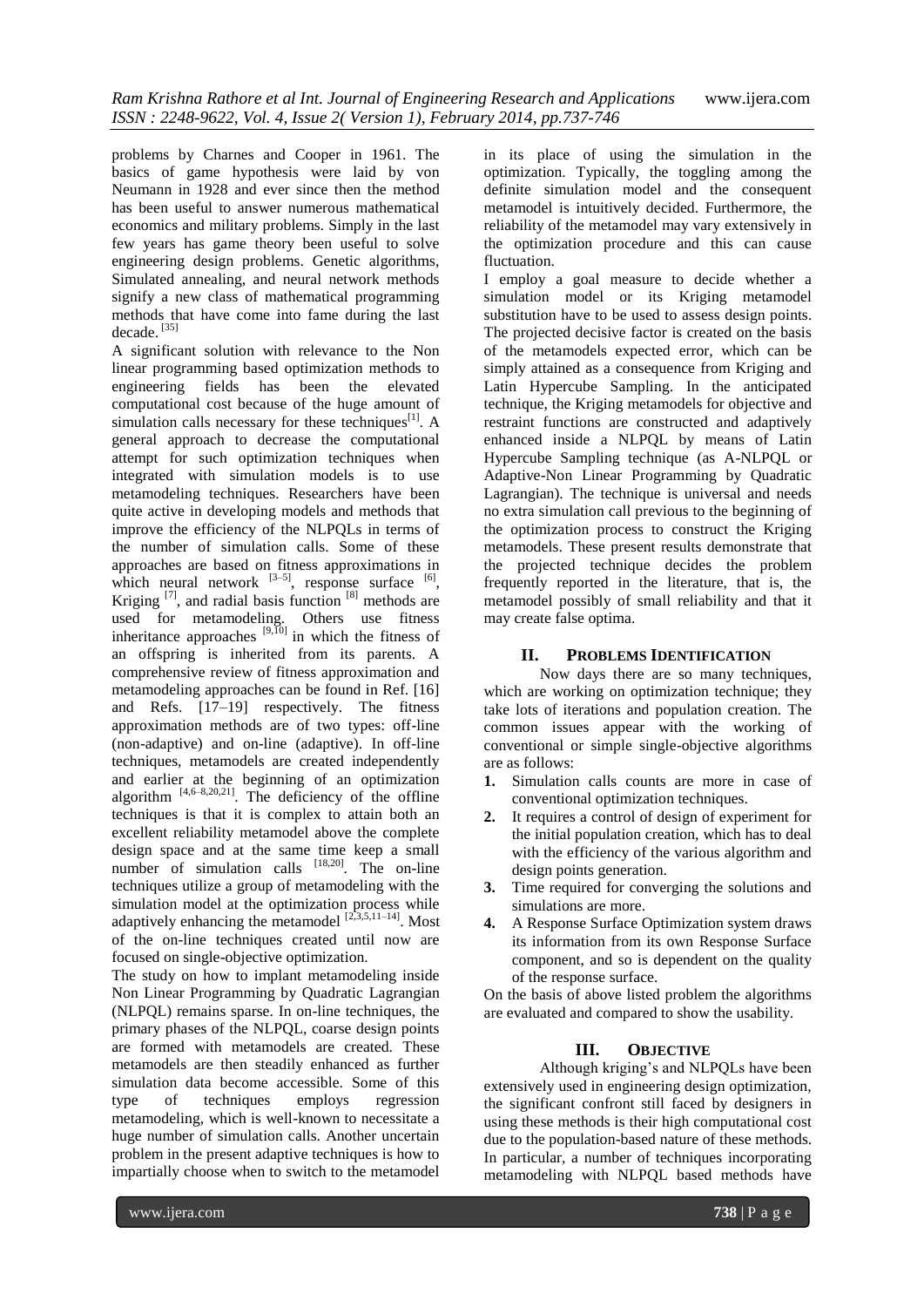been reported in the literature [Hailong You, 2009]. A metamodel means a simplified approximation of the original simulation model.

*The objective of Research Thrust is to develop an approach to measure the uncertainty in the prediction of responses from the metamodels so that the risk of generating false optima can be reduced. The goal is to develop a NLPQL that can converge to the Pareto front using significantly fewer number of simulation calls compared to a conventional NLPQL.*

# **IV. ASSUMPTIONS**

The In generating the robust optimization approach, we make the following assumptions:

- The range of parameter uncertainty is known as an interval (or several discrete intervals) *a priori*. Interval uncertainty is not required to be continuous.
- An acceptable variation range for each objective function in the optimization,
- Simulations used in optimization problems are considered as "black boxes" that will provide the identical responses (outputs) when the same inputs are supplied.
- Design variables and/or parameters in optimization problems can be continuous-discrete.

# **V. ADAPTIVE NON-LINEAR PROGRAMMING BY QUADRATIC LAGRANGIAN (A-NLPQL) APPROACH**

Adaptive–Non linear Programming by Quadratic lagrangian (A-NLPQL) is a mathematical optimization method that combines a Latin Hypercube Sampling (LHS) Design of Experiments, a Kriging response surface, and the NLPQL optimization algorithm. It is a gradient-based algorithm based on a response surface which provides a refined, global, optimized result. Adaptive-NLPQL Single-Objective optimization supports a single objective, multiple constraints, and is limited to continuous parameters. It is available only for Direct Optimization systems.

Like the NLPQL method, this method solves constrained nonlinear programming problems of the form:

| Minimize:           | $F = f(\{x\})$                              |                |
|---------------------|---------------------------------------------|----------------|
| Subject to:         | $g_k({x}) \leq 0$                           | $k=1,\ldots,K$ |
| $h_1(\{x\}) \leq 0$ | $l=1,\ldots,L$                              |                |
| where               | $\{x_L\} \leq \{x\} \leq \{x_U\}$           |                |
|                     | The purpose is to refine and reduce the dom |                |

The purpose is to refine and reduce the domain intelligently and automatically to provide the global maxima.

#### **A-NLPQL Steps**

1. **LHS Sampling**: Latin Hypercube Sampling (LHS) is used for the Kriging construction. When a new LHS is generated after a domain reduction, all the existing design points between the new bounds are kept. In the two-dimensional example below, only three new design points are evaluated because three old ones are kept.



Fig. 1 LHS sampling

- 2. **Kriging Generation:** A response surface is created for each output, based on the current LHS and consequently on the current domain bounds.
- 3. **NLPQL Algorithm:** NLPQL is run on the current Kriging response surface to find potential candidates. A few NLPQL processes are run at the same time, beginning with different starting points, and consequently, giving different candidates.
- 4. **Candidate Point Validation:** All the obtained candidates are either validated or not, based on the Kriging error predictor. The candidate point is checked to see if further refinement of the Kriging surface will change the selection of this point. A candidate is considered as acceptable if there aren't any points, according to this error prediction, that call it into question. If the quality of the candidate is called into question, the domain bounds are reduced; otherwise, the candidate is calculated as a verification point.
- **Refinement Point Creation** (If the selection will *not* be changed): When a new verification point is calculated, it is inserted in the current Kriging as a refinement point and the NLPQL process is restarted.
- **Domain Reduction** (If the selection *will* be changed): When candidates are validated, new domain bounds must be calculated. If all of the candidates are in the same zone, the bounds are reduced, centered on the candidates. Otherwise, the bounds are reduced as an inclusive box of all candidates. At each domain reduction, a new LHS is generated (conserving design points between the new bounds) and a new Kriging is generated based on this new LHS.
- 5. **Convergence and Stop Criteria:** The optimization is considered to be converged when the candidates found are stable. However, there are three stop criteria that can stop the algorithm: the maximum number of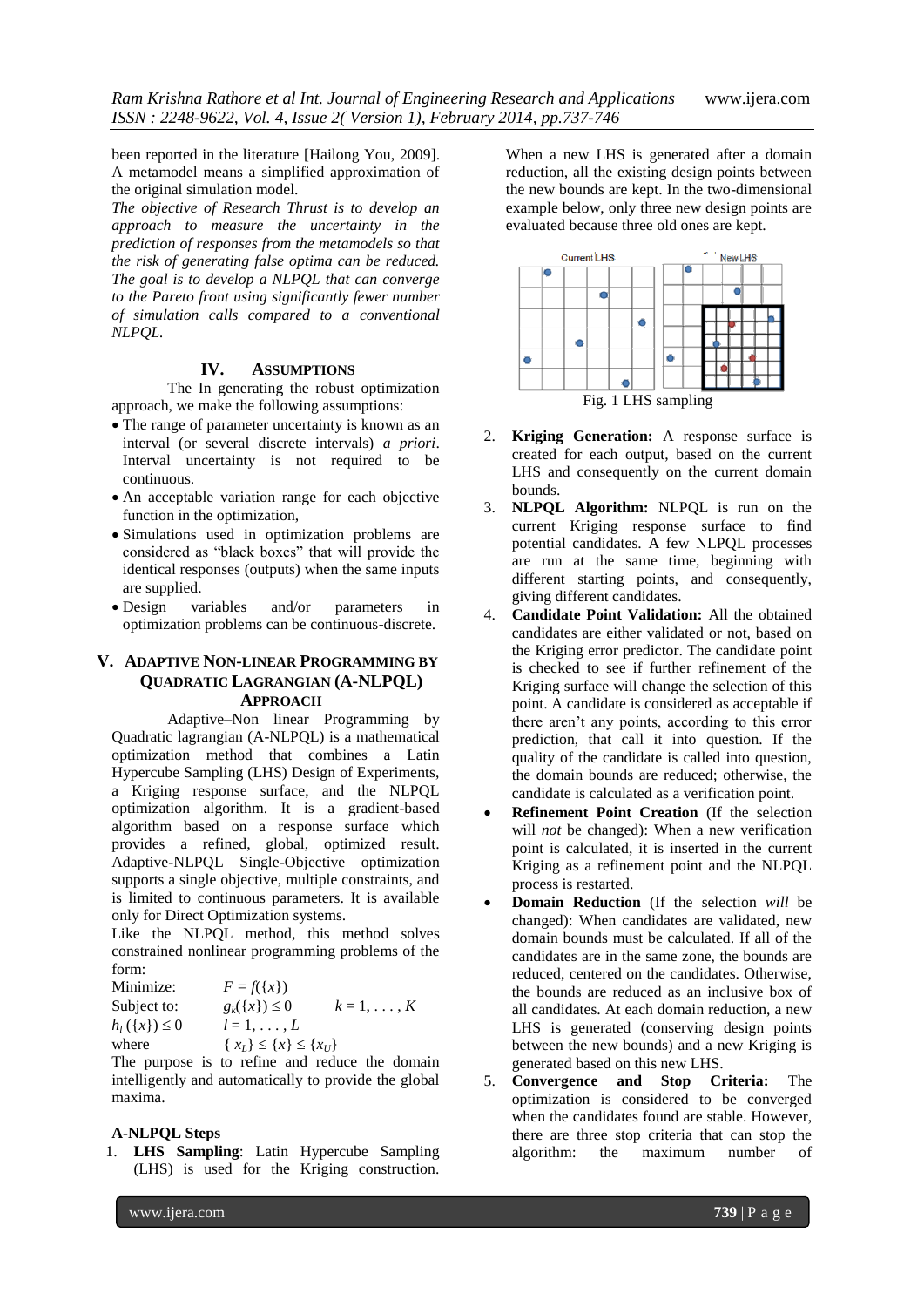evaluations, the maximum number of domain reductions, and the percentage of input ranging. The workflow of the A-NLPQL optimization technique is given in figure 2.



Fig. 2 Flowchart of Adaptive NLPQL approach.

# **VI. ASSESSMENT THROUGH EXAMPLES**

Adaptive-NLPQL is a hybrid optimization method which combines an online LHS (DOE) and Kriging response surface with the NLPQL algorithm in a flexible Optimization system. It uses the same general approach as NLPQL, but extends it by using the Kriging error predictor to reduce the number of evaluations needed to local the global optimum.

To illustrate how A-NLPQL optimization works, we will use six different problems to examine different functions and apply both the NLPQL and A-NLPQL optimization methods to the problem. Then, we will review the results and examine why Adaptive NLPQL optimization method is better suited to finding the converged solution for the given problem.

In this section, we use six numerical examples with different degrees of difficulty to illustrate the applicability of the proposed A-NLPQL, compared to the NLPQL. All of these six examples are optimizations problems with constraint functions. As a typical example of my results, we use the examples, to present a detailed comparison of the NLPQL, and A-NLPQL, for that the results for the five numerical examples used in literature and other one engineering example also. In order to compare the conventional NLPQL and A-NLPQL, the same initial population of design points is used for all experiments for each example. The same settings are used for all examples.

Number of LHS Initial Samples 110

| Number of Screening Samples            | 1300 |
|----------------------------------------|------|
| Number of Starting Points              | 110  |
| <b>Maximum Number of Evaluations</b>   | 300  |
| Maximum Number of Domain<br>Reductions | 10   |
| Percentage of Domain Reductions        | 0.1  |
| Maximum Number of Candidates           | 3    |
|                                        |      |

**Problem 1:** The problem is a non-convex analytic function with two input parameters taken from, Jui-Yu Wu,  $2012^{[24]}$ . The definition of the problem is as follows:

**Minimize**  $f(x_1, x_2)$ **Where -3.0**  $\leq$   $x_1, x_2 \leq 3$ And  $f(x_1, x_2) = 3(1-x_1)^2 e^{[-x_1^2 - (x_2+1)^2]} \cdot 10(\frac{x_1}{5} - x_1^3 (x_2^5)e^{[-x_1^2-x_2^2]}-\frac{1}{3}$  $\frac{1}{3}e^{[-(x_1+1)^2-x_2^2]}$ 

This analytic function has three local maxima, one local minima, and one universal minimum point at (**0.2282**;**-1.6256**), with a corresponding objective function value of **-6.5511**.

|     | <b>Optimization Status</b>   |     |
|-----|------------------------------|-----|
| Yes | Converged                    | Yes |
| 10  | Number of Evaluations        | 55  |
|     | Number of Domain Reductions  | 5   |
|     | Number of Failures           | 0   |
| 10  | Size of Generated Sample Set | 55  |
| 3   | Number of Candidates         | 3   |
|     |                              |     |

Fig. 3 optimization status of NLPQL (Left) and A-NLPQL (Right)

| $\overline{\phantom{a}}$<br><b>Name</b> | $P1 - wb x1$ $\blacktriangledown$ | $P2 - wb x2$                      |                        | $P3 - wb$ v<br>$\overline{\phantom{a}}$ |
|-----------------------------------------|-----------------------------------|-----------------------------------|------------------------|-----------------------------------------|
|                                         |                                   |                                   | <b>Parameter Value</b> | Variation from Reference                |
| <b>Starting Point</b>                   | $-0.1256$                         | $-0.8258$                         | $\frac{1}{20}$ 1.7549  | 0.00%                                   |
| Candidate Point 1                       | 0.22832                           | $-1.6255$                         | $-6.5511$              | $-473.31%$                              |
| Candidate Point 2                       | 0.14448                           | $-1.5914$                         | $-6.4541$              | $-467.78%$                              |
| Candidate Point 3                       | 0.41207                           | $-1.746$                          | $-5.9999$              | $-441.90%$                              |
|                                         |                                   |                                   | $P3 - wb$ y            | $\blacktriangledown$                    |
| Name<br>$\blacktriangledown$            | $P1 - wb x1$ $\blacktriangledown$ | $P2 - wb X2$ $\blacktriangledown$ | Parameter Value        | Variation from Reference                |
| Candidate Point 1                       | 0.22881                           | $-1.6252$                         | $-6.5511$<br>0.00%     |                                         |
| Candidate Point 2                       | 0.25152                           | $-2.1496$                         | $-3.8246$              | 41.62%                                  |
| Candidate Point 3                       | 1.2414                            | $-1.2918$                         | ×<br>$-0.74605$        | 88.61%                                  |

Fig. 4 NLPQL (left) and A-NLPQL's (right)

Candidate points of converged solution In the figure 4 the candidate points of converged solution are given in NLPQL and A-NLPQL candidate 1 has been selected which is  $f(x)$  -6.5511 for both case the results are same. The Pareto frontiers from the NLPQL and A-NLPQL, respectively, are non-convex as shown in Figure 5.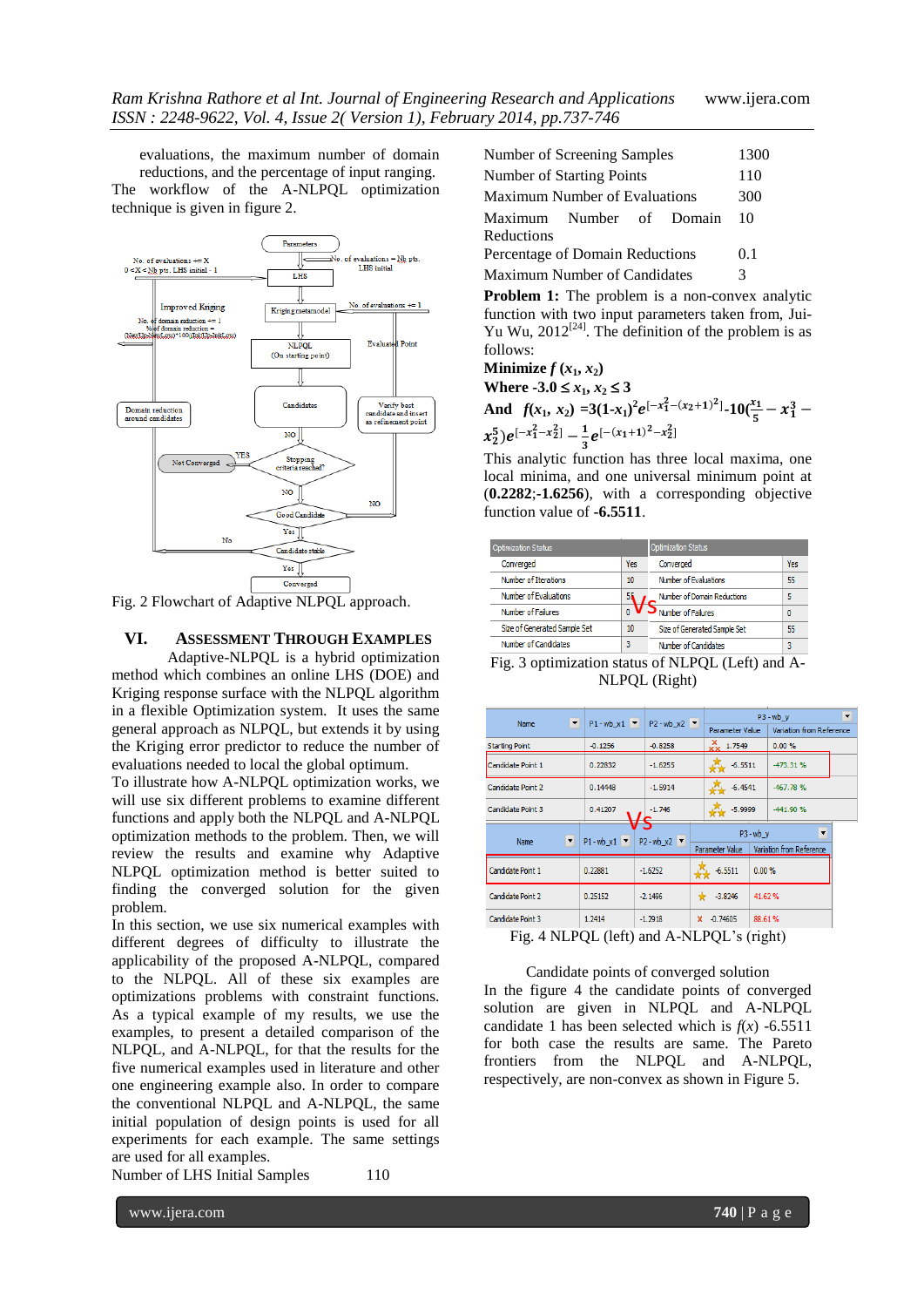

Fig. 5 Pareto solutions for NLPQL and A-NLPQL

Figure 5 shows a typical set of Pareto optimal solutions as obtained from one of the 19 iterations of the NLPQL and A-NLPQL. The results from A-NLPQL are in good agreement with the NLPQL. Figure 5 shows the *NumSimCall* (number of simulation calls) for 55 iterations. The results show that for problem 1, the *NumSimCall* has been reduced by 5 iterations using the proposed A-NLPQL compared to the NLPQL; so the optimization process was much faster.

Times taken to get a converged solution of the problem by both the methods, is the other criteria. In this section both the methods are run with the same settings and time and number of simulation calls are compared for the same. Time taken for complete the converged solution for problem 1 through NLPQL is 21min and through A-NLPQL is 15min.

### **Problem 2: (Pressure Vessel Design Problem) Definition**

In this section, the engineering problem from Jui-Yu Wu,  $2012^{[24]}$  has been taken to further test the performance of the proposed A-NLPQL in solving problems in a discontinuous search space.

This problem involves four decision variables, four inequality constraints, and eight boundary conditions. This problem attempts to minimize the total cost  $(f(\mathbf{x}))$ , including cost of materials welding and forming. A cylindrical vessel is capped at both ends by hemispherical heads. Four design variables exist: thickness of the shell *x*1, thickness of the head *x*2, inner radius *x*3, and length of the cylindrical section of the vessel, excluding the head *x*4. The definition of the problem is as follows:

### **Minimize**

 $f(x)=0.6224x_1x_3x_4+1.7781x_2x_3{}^2+3.1661x_1{}^2x_4+19.84$  $x_1^2 x_3$ 

Subjected to 
$$
g_1(x) = -x_1+0.0193x_3 \le 0
$$
  
\n $g_2(x) = -x_2+0.00954x_3 \le 0$ 

$$
g_3(x) = -\mathbb{L}x_2^2x_4-(4/3)\mathbb{L}x_3^3+1296000 \leq 0
$$

 $g_4(x) = x_4 - 240 \le 0$ 

**Where**  $0 < x_1, x_2 < 100$  and  $10 < x_3, x_4 < 200$ 

| Optimization Status          |     | Optimization Status          |     | subject to     |
|------------------------------|-----|------------------------------|-----|----------------|
| Converged                    | Yes | Converged                    | Yes | where          |
| Number of Iterations         | 26  | Number of Evaluations        | 52  |                |
| Number of Evaluations        | 221 | Number of Domain Reductions  |     | The optim      |
| Number of Failures           |     | Number of Failures           |     | $(x) = 0.75$ . |
| Size of Generated Sample Set | 26  | Size of Generated Sample Set | 52  |                |
| <b>Number of Candidates</b>  | 3   | Number of Candidates         | 3   |                |
|                              |     |                              |     |                |

Fig. 6 Prob. 2 optimization status of NLPQL (Left) and A-NLPQL (Right)

|                                                                                                                                                                                                                                              |                                |                |                 | P <sub>4</sub> | $PS - f$<br>$\blacktriangledown$ | $P6 - g1$<br>۰                            | $P7 - g2$<br>$\overline{\phantom{a}}$ | ۰<br>$P8 - g3$                                               | $P9 - g4$           |
|----------------------------------------------------------------------------------------------------------------------------------------------------------------------------------------------------------------------------------------------|--------------------------------|----------------|-----------------|----------------|----------------------------------|-------------------------------------------|---------------------------------------|--------------------------------------------------------------|---------------------|
| N $\mathbf{v} = \begin{bmatrix} 1 & 1 \\ 1 & -1 \\ 1 & 1 \end{bmatrix} \begin{bmatrix} 1 & 1 \\ 1 & -1 \\ 1 & 1 \end{bmatrix} \begin{bmatrix} 1 & 1 \\ 1 & -1 \\ 1 & 1 \end{bmatrix} \begin{bmatrix} 1 & 1 \\ 1 & -1 \\ 1 & 1 \end{bmatrix}$ |                                |                |                 | ×<br>x4        | Parameter<br>Value               | <b>Parameter Value</b>                    | Parameter<br>Value                    | Parameter Value                                              | Parameter<br>Value  |
| Candidate<br>Point 1                                                                                                                                                                                                                         | 1.804                          | 0.89172        | 93.472          | 46.017         | 25192                            | X 1.2657E-14                              |                                       | X 4.6962E-14 2.125E+06 $\frac{1}{2}$ -193.98                 |                     |
| Candidate<br>Point 2                                                                                                                                                                                                                         | 2.1498                         | 1.0626         | 111.39          | 37.377         | $\frac{1}{2}$ 39773              | $\frac{1}{2}$ -2.2204E-14 $\frac{1}{2}$ 0 |                                       | $\frac{1}{2}$ 4.4929E+06 $\frac{1}{2}$ -202.62               |                     |
| Candidate<br>Point 3                                                                                                                                                                                                                         | 2.4927                         | 1.2321         | 129.15          | 37.377         | $*$ 60690                        | $4.4409E-15$                              |                                       | X 1.6209E-14 $\frac{1}{2}$ -7.7283E+06 $\frac{1}{2}$ -202.62 |                     |
|                                                                                                                                                                                                                                              |                                |                |                 | <b>P4</b>      | $PS - f$                         | $\overline{\phantom{a}}$<br>$P = 91$      | $P7 - g2$<br>$\overline{\phantom{a}}$ | $P8 - g3$<br>٠                                               | $P9 - 94$           |
| $\mathsf{N}_{\mathrm{rec}}$ .                                                                                                                                                                                                                | $\overline{\phantom{a}}$<br>x1 | $\frac{P2}{P}$ | $\frac{P3}{x3}$ | V.<br>x4       | Parameter<br>Value               | <b>Parameter Value</b>                    | Parameter<br>Value                    | Parameter Value                                              | Parameter<br>Value  |
| Starting<br>Point                                                                                                                                                                                                                            | 50                             | 60             | 70              | 150            |                                  | XX 5.5088E 34 48.649                      | $-59.332$                             | $-1.8372E + 06$                                              | $+4$ 90             |
| Candidate<br>Point 1                                                                                                                                                                                                                         | 0.193                          | 45.343         | 10              | 200            | $6033.7$ $\frac{\pi}{200}$ 0     |                                           | $-45.248$                             | $-0.63449$                                                   | $\frac{1}{1+2}$ -10 |
| Candidate<br>Point 2                                                                                                                                                                                                                         | 0.193                          | 54.701         | 10              | 137.84         | $+ 9915.6$ $+ 0$                 |                                           | $-54.605$                             | $-3959.9$                                                    | $+102.16$           |

Fig. 7 NLPQL (left) and A-NLPQL's (right) Candidate points of converged solution of Prob. 2 The best known solution is  $(x) = (0.193, 45.343, 10,$ 200), where  $f(x) = 8333.7$  by A-NLPQL. The Pareto frontiers from NLPQL and A-NLPQL, respectively, are non-convex as shown in Figure 8.



Fig. 8 Pareto solutions for NLPQL (Left) and A-NLPQL (Right)

Figure 8 shows a typical set of Pareto optimal solutions as obtained from one of the 19 iterations of the NLPQL and A-NLPQL. The results from A-NLPQL are good as compared with the NLPQL. Figure 8 shows the *NumSimCall* (number of simulation calls) for 30 iterations. The results show that for problem 2, the *NumSimCall* has been reduced by 169 simulation calls and 24 iterations using the proposed A-NLPQL compared to the NLPQL; so the optimization process was much faster. Time taken for complete the converged solution for problem 2 through NLPQL is 25min and through A-NLPQL is 10min.

#### **Problem 3: Definition**

This standard problem is taken from Yong Wang et. al,  $2007^{[23]}$ . The problem formulation has been given as:

| <b>Maximize</b> | $f(x) = x_1^2 + (x_2 - 1)^2$                                    |
|-----------------|-----------------------------------------------------------------|
| subject to      | $g(x) = x_2 - x_1^2 \leq 0$                                     |
| where           | $-1 \le x_1, x_2 \le 1$                                         |
|                 | The optimum solution is $(x) = (\pm 1/\sqrt{2}, 1/2)$ , where f |
| $(1)$ $0.75$    |                                                                 |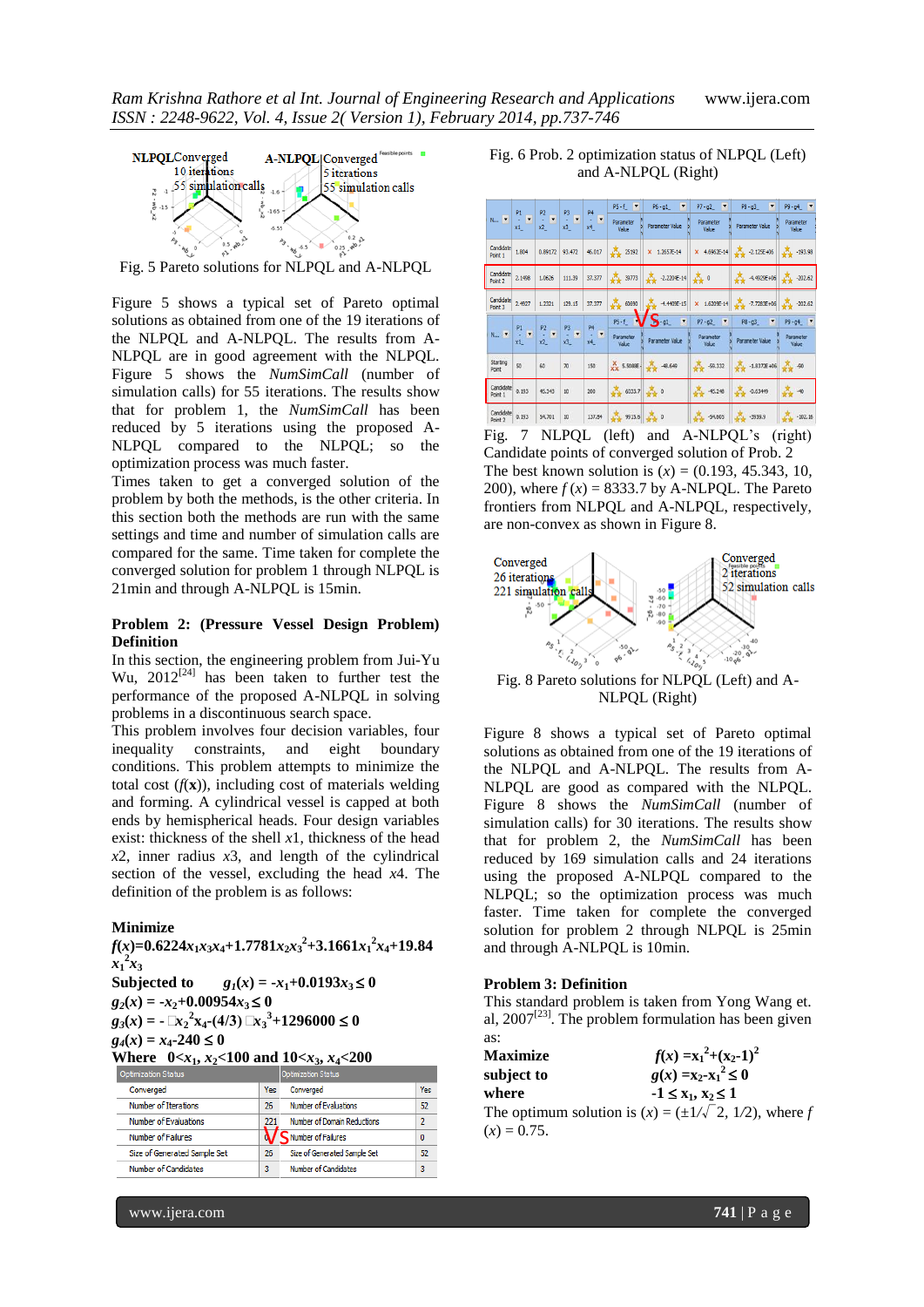| <b>Optimization Status</b>   |     | <b>Optimization Status</b>   |              |  |  |
|------------------------------|-----|------------------------------|--------------|--|--|
| Converged                    | Yes | Converged                    | Yes          |  |  |
| Number of Iterations         | 5   | Number of Evaluations        | 12           |  |  |
| Number of Evaluations        | 24  | Number of Domain Reductions  |              |  |  |
| <b>Number of Failures</b>    |     | Number of Failures           | $\mathbf{0}$ |  |  |
| Size of Generated Sample Set | 5   | Size of Generated Sample Set | 12           |  |  |
| Number of Candidates         |     | Number of Candidates         | 7            |  |  |

Fig. 9 Prob.3 optimization status of NLPQL (Left) and A-NLPQL (Right)

|                          | P <sub>2</sub><br>P <sub>1</sub> |                           | $P3 - f$           | $\overline{\phantom{a}}$       | $P4 - q1$<br>▼         |                                |  |
|--------------------------|----------------------------------|---------------------------|--------------------|--------------------------------|------------------------|--------------------------------|--|
| $N$ $\blacktriangledown$ | $\overline{\phantom{a}}$<br>x1   | О<br>x2                   | Parameter<br>Value | Variation<br>from<br>Reference | <b>Parameter Value</b> | Variation<br>from<br>Reference |  |
| Starting<br>Point        | $\mathbf{1}$                     | $\mathbf{1}$              | $\frac{X}{XX}$ 1   | 0.00%                          | 森。                     | 0.00%                          |  |
| Candidate<br>Point 1     | 0.70711                          | 0.5                       | 0.75               | $-25.00%$                      | -4.2099E-09            |                                |  |
| Candidate<br>Point 2     | $\mathbf{1}$                     | $\mathbf{1}$              | $\frac{X}{X}$ 1    | 0.00%                          | $\mathcal{X}$ o        |                                |  |
|                          | P <sub>1</sub>                   | P <sub>2</sub>            | $P3 - f$           | $\blacktriangledown$           | $P4 - g1$              | ▼                              |  |
| $N$ $\top$               | x1                               | $\vert \cdot \vert$<br>x2 | Parameter<br>Value | Variation<br>from<br>Reference | Parameter Value        | Variation<br>from<br>Reference |  |
| Candidate<br>Point 1     | $-0.70711$                       | 0.5                       | $*$ 0.75           | 0.00%                          | 0                      | 100.00 %                       |  |
| Candidate<br>Point 2     | 0.70711                          | 0.5                       | $*$ 0.75           | 0.00%                          | $-5.5511E-16$          | 0.00%                          |  |

Fig. 10 NLPQL (left) and A-NLPQL's (right) Candidate points of converged solution of Prob. 3 The Pareto frontiers from NLPQL and A-NLPQL, respectively, are non-convex as shown in Figure 11.



Fig. 11 Pareto solutions for NLPQL (Left) and A-NLPQL (Right) of prob.3

Figure 11 shows a typical set of Pareto optimal solutions as obtained from the NLPQL and A-NLPQL. The results from A-NLPQL are good as compared with the NLPQL, that is  $f(x) = 0.75$ . Figure 11 shows the *NumSimCall* (number of simulation calls) for 30 iterations. The results show that for problem 3, the *NumSimCall* has been reduced by 12 simulation calls and 04 iterations using the proposed A-NLPQL compared to the NLPQL; so the optimization process was much faster. Time taken for complete the converged solution for problem 3 through NLPQL is 10min and through A-NLPQL is 5min.

# **Problem 4: Definition**

This standard problem is taken from Yong Wang et. al,  $2007^{[23]}$ . The problem formulation has been given as:

| <b>Minimize</b> | $f(x) = (x_1 - 10)^3 + (x_2 - 20)^3$               |
|-----------------|----------------------------------------------------|
| Subject to      | $g_1(x) = -(x_1-5)^2-(x_2-5)^2+100 \le 0$          |
|                 | $g_2(x) = (x_1 - 6)^2 - (x_2 - 5)^2 - 82.81 \le 0$ |
| Where           | $13 \le x_1 \le 100$ and $0 \le x_2 \le 100$       |

For the above given problem the optimization status are as shown below:

| <b>Optimization Status</b>   |     | <b>Optimization Status</b>   |     |  |
|------------------------------|-----|------------------------------|-----|--|
| Converged                    | Yes | Converged                    | Yes |  |
| Number of Iterations         | ٩   | Number of Evaluations        | 25  |  |
| Number of Evaluations        | 38  | Number of Domain Reductions  | 3   |  |
| Number of Failures           | 0   | Number of Failures           | 0   |  |
| Size of Generated Sample Set | ٩   | Size of Generated Sample Set | 25  |  |
| Number of Candidates         | 3   | Number of Candidates         | 3   |  |

Fig. 12 Prob.4 optimization status of NLPQL (Left) and A-NLPQL (Right)

|                                         |                                                                                                 | P <sub>2</sub>  | $P3 - f$                | $\cdot$                        | $P4 - g1$                | $\blacktriangledown$           | $P5 - q2$             | $\blacktriangledown$           |
|-----------------------------------------|-------------------------------------------------------------------------------------------------|-----------------|-------------------------|--------------------------------|--------------------------|--------------------------------|-----------------------|--------------------------------|
| $N_{\text{max}}$ $\boxed{\blacksquare}$ | x1                                                                                              | $\sim$ 18<br>x2 | Parameter<br>Value      | Variation<br>from<br>Reference | Parameter Value          | Variation<br>from<br>Reference | Parameter Value       | Variation<br>from<br>Reference |
| <b>Starting</b><br>Point                | 20                                                                                              | 70              | $\frac{X}{2}$ 1.26E +05 | 0.00%                          | $\sqrt{2}$ -3900         | 0.00%                          | 4111.8                | 0.00%                          |
| Candidate<br>Point 1                    | 13                                                                                              | 20.361          | 27.047                  | -99.98%                        | $-71.972$                | 98.15%                         | $-269.78$             | 93.44%                         |
| Candidate<br>Point 2                    | 22.542                                                                                          | 26.435          | 2239.2                  | $-98.22%$                      | $-51.759$                | 98.67%                         | $-268.65$             | 93.47%                         |
| Candidate<br>Point 3                    | 13                                                                                              | 38.385          | 6240.9                  | -95.05%                        | $-950.53$                | 75.63%                         | 式<br>$-1148.3$        | 72.07%                         |
|                                         |                                                                                                 | P <sub>2</sub>  | $P3 - f$                | $\mathbf{r}$                   | $P4 - q1$                | $\blacktriangledown$           | $P5 - g2$             | $\overline{\phantom{a}}$       |
|                                         | $N_{\rm tot}$ , $\begin{bmatrix} 1 \\ 1 \end{bmatrix}$ , $\begin{bmatrix} 1 \\ 1 \end{bmatrix}$ | $\sim$ $\sim$   | Parameter<br>Value      | Variation<br>from<br>Reference | <b>Parameter Value</b>   | Variation<br>from<br>Reference | Parameter Value       | Variation<br>from<br>Reference |
| Candidate<br>Point 1                    | 13                                                                                              | 17,806          | 16.442                  | $-99.77%$                      | $\frac{1}{2}$ -7.481E-09 | $-21,93,366$<br>.67%           | $\frac{1}{2}$ -197.81 | 13.40%                         |
| Candidate<br>Point 2                    | 18.753                                                                                          | 28.087          | $\frac{1}{2}$ 1199.5    | $-83.43%$                      | $+243.86$                | $-71,50,06,9$<br>.00%          | $-453.18$             | $-98.40%$                      |
| Candidate<br>Point 3                    | 28.302                                                                                          | 30.357          | 7241.2                  | 0.00%                          | $-3.4106E-13$ 0.00 %     |                                | $-228.41$             | 0.00%                          |

Fig. 13 NLPQL (left) and A-NLPQL (right) Candidate points of converged solution of Prob.4 The Pareto frontiers from NLPQL and A-NLPQL, respectively, are non-convex as shown in Figure 14.



Fig. 14 Pareto solutions for NLPQL (Left) and A-NLPQL (Right) of Prob.4

Figure 14 shows the optimum solution calculated with NLPQL is  $x = (13, 20.361)$ , where  $f(x) =$ 27.047 and with A-NLPQL *x* = (13*,* 17.806), where *f*   $(x) = 16.442$ . Both constraints are active. Figure 14 shows a typical set of Pareto optimal solutions as obtained from the NLPQL and A-NLPQL. Figure 14 shows the *NumSimCall* (number of simulation calls) for 30 iterations. The results show that, for problem 4, the *NumSimCall* has been reduced by 13 simulation calls and 06 iterations using the proposed A-NLPQL compared to the NLPQL; so the optimization process was much faster. Time taken for complete the converged solution for problem 4 through NLPQL is 12min and through A-NLPQL is 7min.

#### **Problem 5: Definition**

This problem is taken from Hira and Gupta,  $2011^{[41]}$ . The problem formulation has been given as:

| <b>Maximize</b> | $f(x) = 2x_1 + 3x_2$           |
|-----------------|--------------------------------|
| Subjected to    | $g_1(x) = x_1 + x_2 \le 30$    |
|                 | $g_2(x) = x_1 - x_2 \square 0$ |

www.ijera.com **742** | P a g e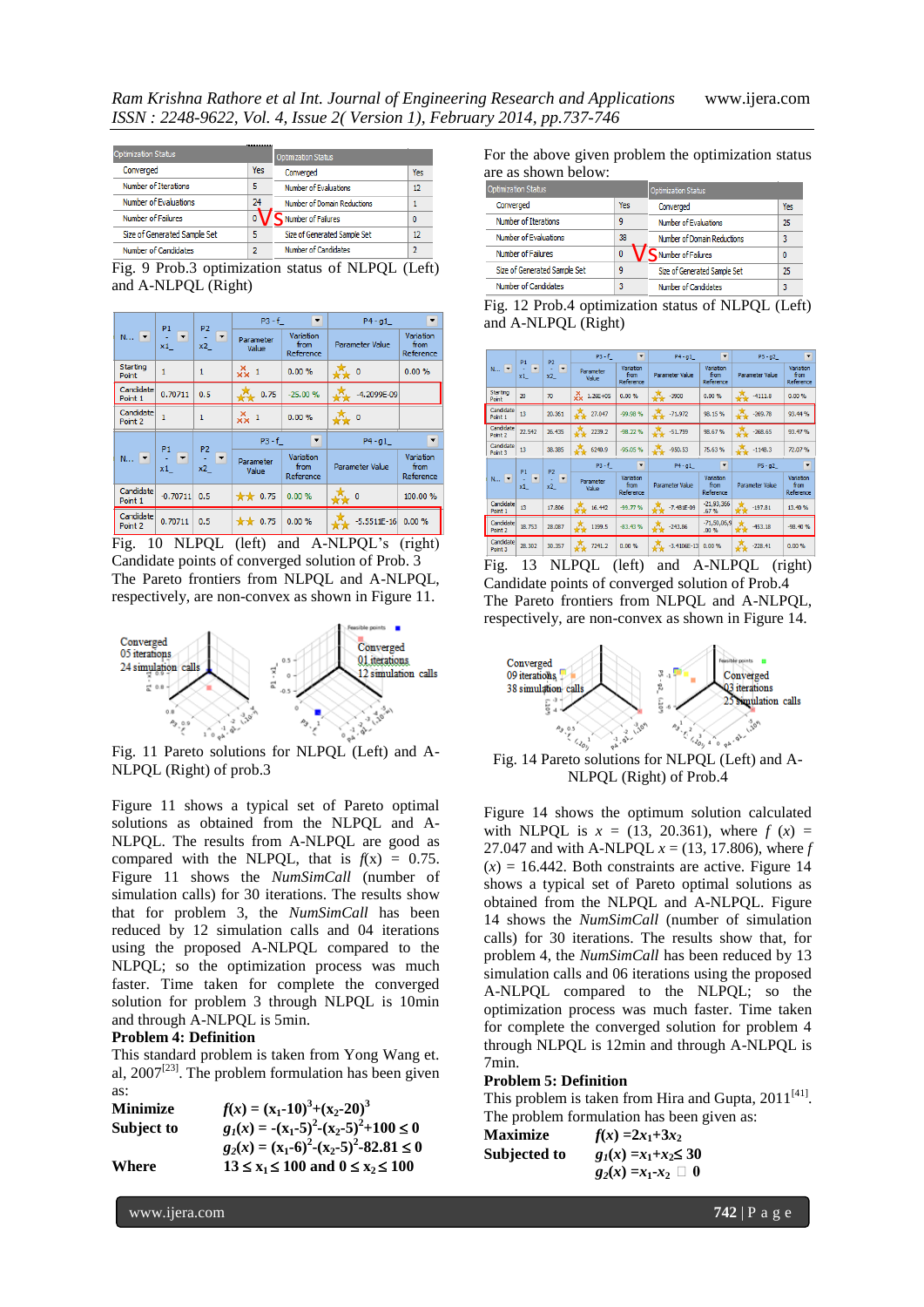**where**  $0 \le x_1 \le 20$  and  $3 \le x_2 \le 12$ 

For the above problem the optimization status are as shown below:

| <b>Optimization Status</b>   |     | <b>Optimization Status</b>   |     |
|------------------------------|-----|------------------------------|-----|
| Converged                    | Yes | Converged                    | Yes |
| Number of Iterations         | 4   | Number of Evaluations        | 15  |
| Number of Evaluations        | 17  | Number of Domain Reductions  |     |
| Number of Failures           |     | Number of Failures           | 0   |
| Size of Generated Sample Set |     | Size of Generated Sample Set | 15  |
| Number of Candidates         | 2   | Number of Candidates         | 3   |

Fig. 15 Prob.5 optimization status of NLPQL (Left) and A-NLPQL (Right)

|                       |                                     |           | $\overline{\phantom{a}}$<br>$P3 - f$ |                                | $P4 - q1$          | $\overline{\phantom{a}}$       | $P5 - q2$<br>▼            |                                |
|-----------------------|-------------------------------------|-----------|--------------------------------------|--------------------------------|--------------------|--------------------------------|---------------------------|--------------------------------|
| $N$ $\boxed{\bullet}$ | $\mathbf{E} \cdot \mathbf{E}$<br>x1 | ا ا<br>x2 | Parameter<br>Value                   | Variation<br>from<br>Reference | Parameter<br>Value | Variation<br>from<br>Reference | Parameter<br>Value        | Variation<br>from<br>Reference |
| Starting<br>Point     | 12                                  | 5.255     | $\frac{X}{X}$ 7.9                    | 0.00%                          | 森 3.3              | 0.00%                          | $\frac{1}{2}$ 0.7         | 0.00%                          |
| Candidate<br>Point 1  | 18                                  | 12        | $\frac{1}{2}$ 72                     | 811.39<br>$\mathbf{Q}_{n}$     | $\times$ 30        | 809.09<br>$\frac{1}{2}$        | $\mathcal{X}_{\bullet}$ 6 | 757.14<br>$\%$                 |
| Candidate<br>Point 2  | 12                                  | 5.255     | $\times$ 7.9                         | 0.00%                          | $\frac{1}{2}$ 3.3  | 0.00%                          | $\sqrt{2}$ 0.7            | 0.00%                          |
|                       |                                     |           |                                      |                                |                    |                                |                           |                                |
|                       |                                     |           | $P3 - f$                             | $\blacktriangledown$           | $P4 - g1$          | $\overline{\phantom{a}}$       | $P5 - g2$                 | $\overline{\phantom{a}}$       |
| N., P 1               |                                     | - 7       | Parameter<br>Value                   | Variation<br>from<br>Reference | Parameter<br>Value | Variation<br>from<br>Reference | Parameter<br>Value        | Variation<br>from<br>Reference |
| Candidate<br>Point 1  | 18                                  | 12        | $\frac{1}{2}$ 72                     | 17.47%                         | $\times$ 30        | 12.75%                         | 森。                        | $-42.64%$                      |
| Candidate<br>Point 2  | 19.624                              | 10.25     | $\frac{1}{2}$ 69.996                 | 14.20%                         | 29.873             | 12.27%                         | $\frac{1}{24}$ 9.3739     | $-10.39%$                      |
| Candidate<br>Point 3  | 18.534                              | 8.0741    | $*$ 61.291                           | 0.00%                          | 26.608             | 0.00%                          | 10.46                     | 0.00%                          |

Fig. 16 NLPQL (left) and A-NLPQL (right) Candidate points of converged solution of Prob.5 The Pareto frontiers from NLPQL and A-NLPQL, respectively, are non-convex as shown in Figure 17.



and A-NLPQL (Right)

Figure 16 shows the optimum solution calculated with NLPQL and A-NLPQL, which is (equal)  $x =$ (18, 12), where  $f(x) = 72$ . Both constraints are active. Figure 17 shows a typical set of Pareto optimal solutions as obtained from the NLPQL and A-NLPQL. Figure 17 shows the *NumSimCall*  (number of simulation calls) for 30 iterations. The results show that, for problem 5, the *NumSimCall*  has been reduced by 02 simulation calls and 03 iterations using the proposed A-NLPQL compared to the NLPQL; so the optimization process was much faster. Time taken for complete the converged solution for problem 5 through NLPQL is 03min and through A-NLPQL is 02min.

#### **Problem 6: Definition (TP 4)**

This example is a relative standard example taken from Jui-Yu Wu, 2012<sup>[24]</sup>. TP 4 involves 13 decision variables, nine inequality constraints, and 26 boundary conditions, as follows:

**Minimize**  $f(\mathbf{x}) = 5\sum_{n=1}^{4} x_n - 5\sum_{n=1}^{4} x_n^2 - \sum_{n=5}^{13} x_n$ Subject to  $g_1(x) = 2x_1 + 2x_2 + x_{10} + x_{11} - 10 \le 0$ ,  $g_2(x) = 2x_1 + 2x_3 + x_{10} + x_{12} - 10 \leq 0$  $g_3(x) = 2x_2 + 2x_3 + x_{11} + x_{12} - 10 \leq 0$  $g_4(x) = -8x_1 + x_{10} \leq 0$ ,  $g_5(x) = -8x_2 + x_{11} \leq 0$ ,  $g_6(x) = -8x_3 + x_{12} \leq 0$ ,  $g_7(x) = -2x_4 - x_5 + x_{10} \leq 0$ ,  $g_8(x) = -2x_6 - x_7 + x_{11} \leq 0$ ,  $g_9(x) = -2x_8 - x_9 + x_{12} \le 0$ **Where**  $0 \le x_n \le 1, n = 1, 2, ..., 9$ , *0* <sup>≤</sup> *x<sup>n</sup>* <sup>≤</sup> *100, n = 10, 11, 12, 0* ≤  $x_{13}$  ≤ 1

For the above given problem the optimization status are as shown below:

| <b>Optimization Status</b>   |     | <b>Optimization Status</b>         |     |
|------------------------------|-----|------------------------------------|-----|
| Converged                    | Yes | Converged                          | Yes |
| Number of Iterations         | 13  | Number of Evaluations              | 221 |
| Number of Evaluations        | 292 | <b>Number of Domain Reductions</b> |     |
| <b>Number of Failures</b>    | 0   | <b>Number of Failures</b>          | 0   |
| Size of Generated Sample Set | 13  | Size of Generated Sample Set       | 221 |
| Number of Candidates         | 3   | Number of Candidates               | 3   |

|                     | Fig. 18 Porb.6 optimization status of NLPQL (Left) |  |  |
|---------------------|----------------------------------------------------|--|--|
| and A-NLPQL (Right) |                                                    |  |  |

| N<br>$\overline{\phantom{a}}$ | P <sub>1</sub><br>$\overline{\phantom{a}}$<br>x1 | P <sub>2</sub><br>$\overline{\phantom{a}}$<br>x2 | P <sub>3</sub><br>÷<br>x3                             | <b>P4</b><br>٠<br>x4   | P <sub>5</sub><br>٠<br>x5 | P6<br>$\overline{\phantom{a}}$<br>x6 | P7<br>$\blacktriangledown$<br>x7                  | P <sub>8</sub><br>$\overline{\phantom{a}}$<br>÷<br>x8  | P <sub>9</sub><br>$\cdot$<br>÷<br>x9 | P <sub>10</sub><br>٠<br>x10                    | P11<br>$\overline{\phantom{a}}$<br>x11 | P <sub>12</sub><br>$\overline{\phantom{a}}$<br>x12 | P <sub>13</sub><br>x13                             |
|-------------------------------|--------------------------------------------------|--------------------------------------------------|-------------------------------------------------------|------------------------|---------------------------|--------------------------------------|---------------------------------------------------|--------------------------------------------------------|--------------------------------------|------------------------------------------------|----------------------------------------|----------------------------------------------------|----------------------------------------------------|
| <b>Starting</b><br>Point      | 0.5                                              | 0.5                                              | 0.5                                                   | 0.5                    | 0.5                       | 0.5                                  | 0.5                                               | 0.5                                                    | 0.5                                  | 50                                             | 50                                     | 50                                                 | 0.5                                                |
| Candidate<br>Point 1          | Ŧ.                                               | $\mathbf{1}$                                     | $\mathbf{1}$                                          | $\mathbf{I}$           | $\mathbf{I}$              | $\mathbf{1}$                         | $\mathbf{1}$                                      | $\mathbf{1}$                                           | $\mathbf{1}$                         | 3                                              | 3                                      | 3                                                  | $\mathbf{I}$                                       |
| Candidate<br>Point 2          | 0.75868                                          | 0.75868                                          | 0.75868                                               | $\mathbf{1}$           | 0.88092                   | $\mathbf{1}$                         | 0.88092                                           | $\mathbf{1}$                                           | 0.88092                              | 2,8809                                         | 2.8809                                 | 2.8809                                             | 0.6881                                             |
| Candidate<br>Point 3          | 0.67396                                          | 0.67396                                          | 0.67396                                               | $\mathbf{1}$           | 0.79897                   | 0.95084                              | 0.79898                                           | 0.95084                                                | 0.79898                              | 2.799                                          | 2.7007                                 | 2.7007                                             | 0.64713                                            |
| P14-f -                       | $P15 - q1$                                       | $\overline{\phantom{a}}$                         | $P16 - Q2$<br>$\cdot$                                 | $P17 - q3$             | ٠                         | $P18 - q4$ $\bullet$                 | $P19 - 05$                                        | $P20 - 06$                                             | $\overline{\phantom{a}}$             | $\overline{\phantom{0}}$<br>$P21 - q7$         | $P22 - 08$                             | $\overline{\phantom{a}}$                           | $P23 - q9$                                         |
| Parameter<br>Value            | Parameter<br>Value                               |                                                  | <b>Parameter Value</b>                                | Parameter Value        |                           | Parameter<br>Value                   | Parameter<br>Value                                | Parameter<br>Value                                     |                                      | <b>Parameter Value</b>                         | Parameter Value                        |                                                    | <b>Parameter Value</b>                             |
| $\frac{1}{2}$ -150            | $\times 92$                                      | $\times 92$                                      |                                                       | $x^2$ 92               | $\frac{X}{XX}$ %          |                                      | $\frac{X}{XX}$ $\approx$                          | $\frac{X}{XX}$ %                                       | $\frac{X}{XX}$ 48.5                  |                                                | $X \times 48.5$                        |                                                    | $\frac{X}{XX}$ 48.5                                |
| $XX - 19$                     | X 1.1298E-10                                     |                                                  | $\frac{1}{2}$ -3.9392E-10                             | $+5.5688E-10$          |                           | 森。                                   | 森。                                                | 森。                                                     |                                      | X 1.8797E-10                                   | $\frac{1}{2}$ -7.4988E-11              |                                                    | $\frac{1}{2}$ -5.8189E-10                          |
| $\times$ +14.503              | 춌<br>$-1.2034$                                   | 쵸                                                | $-1.2034$                                             | 춌<br>$-1.2034$         |                           | $\frac{1}{2}$ -3.1886                | 森<br>$-3.1886$                                    | 춌                                                      | 춌<br>$-3.1886$                       | $-1.5632E - 13$                                | X 1.5632E-13                           |                                                    | $-1.5632E - 13$                                    |
| $X \times 12.872$             | 춇<br>$-1.80 + 5$                                 | 춇                                                | $-1.80 - 5$                                           | 춌<br>$-1.9028$         | 춌                         | $-2.5927$                            | $-2.691$                                          | 춇                                                      | 姦。<br>$-2.691$                       |                                                | 森。                                     | 森。                                                 |                                                    |
| P <sub>1</sub><br>×<br>x1     | P <sub>2</sub><br>×<br>x2                        | P <sub>3</sub><br>$\overline{\phantom{a}}$<br>x3 | P <sub>4</sub><br>$\overline{\phantom{a}}$<br>÷<br>x4 | P5<br>ä,<br>x5         | P6<br>×<br>x6             | P7<br>×<br>÷<br>x7                   | P <sub>8</sub><br>$\blacktriangledown$<br>÷<br>x3 | P <sub>9</sub><br>$\overline{\phantom{a}}$<br>×,<br>х9 | $\overline{\phantom{a}}$             | P <sub>10</sub><br>$\blacktriangledown$<br>x10 | P <sub>11</sub><br>×<br>x11            | P <sub>12</sub><br>$\overline{\phantom{a}}$<br>x12 | P <sub>13</sub><br>$\overline{\phantom{a}}$<br>x13 |
| $\mathbf{1}$                  | $\mathbf{1}$                                     | $\mathbf{1}$                                     | $\mathbf{1}$                                          | $\mathbf{1}$           | $\mathbf{1}$              | $\mathbf{1}$                         | $\mathbf{1}$                                      | $\mathbf{1}$                                           | 3                                    |                                                | 3                                      | 3                                                  | $\mathbf{1}$                                       |
| $\mathbf{1}$                  | $\mathbf 1$                                      | $\mathbf{1}$                                     | $\mathbf{1}$                                          | $\mathbf{1}$           | $\mathbf{1}$              | $\mathbf{1}$                         | $\mathbf{1}$                                      | $\mathbf{1}$                                           | 3                                    |                                                | 3                                      | 3                                                  | $\mathbf{1}$                                       |
| 0.63969                       | 0.78532                                          | 0.64694                                          |                                                       | 0.098843 0.96338       | 0.98146                   |                                      | 0.98995                                           | 0.96986                                                | 0.96085                              | 0.0006749                                      | 1,7872                                 | 1.7362                                             | 0.9633                                             |
| P14-F                         | P15.91                                           | $\mathbf{r}$                                     | $P16 - 02$<br>×                                       | $PI7 - q3$             | ٠                         | P18-g4                               | $P19 - q5$ .                                      | P20 - 06 -                                             |                                      | $P21 - q7$<br>×                                | $P22 - 68$                             | ٠                                                  | ×<br>P23.09                                        |
| Parameter<br>Value            | Parameter<br>Value                               |                                                  | <b>Parameter Value</b>                                | <b>Parameter Value</b> |                           | Parameter<br>Vakin                   | Parameter<br>Value                                | Parameter<br>Value                                     |                                      | <b>Parameter Value</b>                         | <b>Parameter Value</b>                 |                                                    | <b>Parameter Value</b>                             |
| 森田                            | $-4.12986 - 10$                                  |                                                  | $-3.93926 - 10$                                       | $-6.56896 - 10$        |                           | 森                                    | A s                                               | A,                                                     |                                      | 187976-10                                      | $-7.49886 - 11$                        |                                                    | 5.81896-10                                         |
| 森田                            | $+4.12985 - 10$                                  |                                                  | $-3.93926 - 10$                                       | $-6.5688 - 10$         |                           | $\frac{1}{2}$                        | Å<br>$\lambda_2^2$                                | 즗                                                      |                                      | × 1879元-10                                     | $-7.49885 - 11$                        |                                                    | 大大 5.81996-10                                      |
| $-7.9408$                     | $-5.3621$                                        |                                                  | -5,6898                                               | $-3.6121$              | A                         | $-5.1168$                            | Ą<br>$-4.4953$                                    |                                                        | $-3.4392$                            | $-1.1604$                                      | A<br>$-1.1657$                         |                                                    | 440                                                |
|                               |                                                  |                                                  |                                                       |                        |                           |                                      |                                                   |                                                        |                                      |                                                |                                        |                                                    |                                                    |

Fig. 19 NLPQL (Upper) and A-NLPQL (Lower) Candidates of converged solution of Prob.6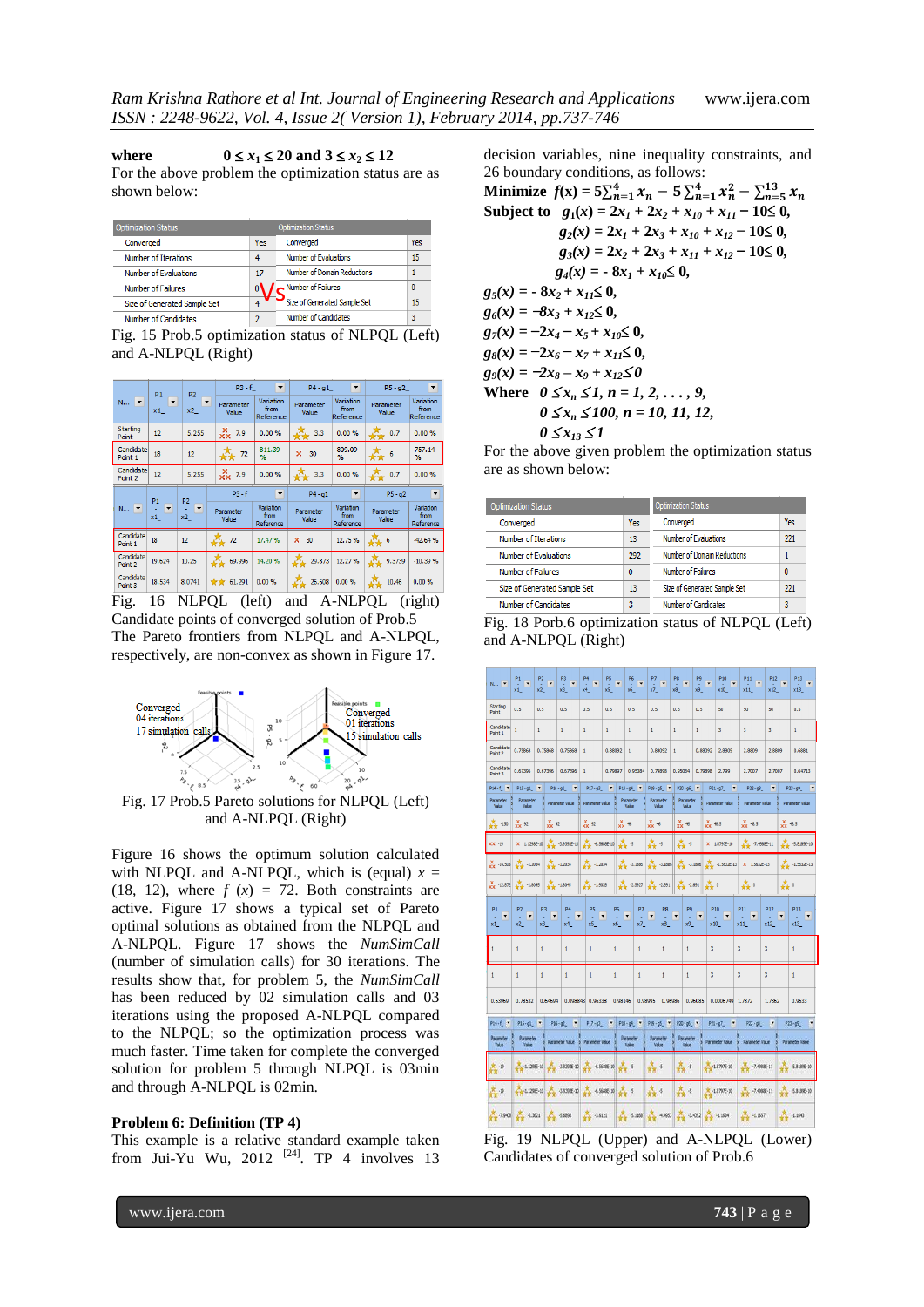The Pareto frontiers from NLPQL and A-NLPQL, respectively, are non-convex as shown in Figure 20.



and A-NLPQL (Right)

Figure 19 shows the optimum solution calculated with NLPQL, where NLPQL is not able to satisfy  $g_1(x)$  and  $g_2(x)$  constraints with  $f(x) = -19$  and A-NLPQL  $x = (1,1,1,1,1,1,1,1,1,3,3,3,1)$ , where  $f(x) = -$ 19 with all constraints activated. Both constraints are active. Figure 20 shows a typical set of Pareto optimal solutions as obtained from the NLPQL and A-NLPQL. Figure 20 shows the *NumSimCall*  (number of simulation calls) for 30 iterations. The results show that, for problem 6, the *NumSimCall*  has been reduced by 71 simulation calls and 12 iterations using the proposed A-NLPQL compared to the NLPQL; so the optimization process was much faster. Time taken for complete the converged solution for problem 6 through NLPQL is 37min and through A-NLPQL is 13min.

### **5.1 Assessment of NLPQL and A-NLPQL**

The obtained results for these six test examples show that the number of simulation calls (*NumSimCall*) used in the A-NLPQL is significantly fewer than the NLPQL, while the obtained Pareto solution for NLPQL method is comparable. Furthermore, as shown in Table 1, the A-NLPQL has smaller STD of the *NumSimCall* (based on 20 iteration runs) than the NLPQL, which indicates that compared to the NLPQL and the A-NLPQL has a more stable performance on the reduction of the *NumSimCall*.

| <b>Table 1 Statistics for the NumSimCall</b> |  |  |
|----------------------------------------------|--|--|
|                                              |  |  |

| S.<br>N <sub>0</sub> | Example           | <b>NLPOL</b> |            | A-NLPOL |            |  |
|----------------------|-------------------|--------------|------------|---------|------------|--|
|                      |                   | Mean         | <b>STD</b> | Mean    | <b>STD</b> |  |
|                      | <b>Six</b><br>All | 46.5         | 107.75     | 38.5    | 72.45      |  |
|                      | examples          |              |            |         |            |  |

Based on the data in Table 2, the reduction of the *NumSimCall* for each example is calculated based on the mean and STD value. This calculation performing for the A-NLPQL over the NLPQL is also shown in Table 2.

**Table 2 Reduction in the** *NumSimCall, NumIterations* **& Time required**

| S. No    | Test<br>Example | Reduction<br>m<br>NumSimCall<br>$\frac{(A-NLPQL)}{NLPQL}$ | Reduction<br>m<br>NumIterations<br>,A-NUPQL<br><b>NUMBER</b> | <b>NLPOL</b>   | Time<br>(Min)<br>A-NLPOL | % Reduction in<br>time |
|----------|-----------------|-----------------------------------------------------------|--------------------------------------------------------------|----------------|--------------------------|------------------------|
|          | Problem 1       | 00%                                                       | 50%                                                          | 21             |                          | 29%                    |
| $\gamma$ | Problem 2       | 76%                                                       | 96%                                                          | 25             | 10                       | 60%                    |
|          | Problem 3       | 50%                                                       | 80%                                                          | 10             | 0 <sub>5</sub>           | 50%                    |
|          | Problem 4       | 34%                                                       | 67%                                                          | 12             | 07                       | 42%                    |
|          | Problem 5       | 12%                                                       | 75%                                                          | 0 <sup>3</sup> | 02                       | 33%                    |
| 6        | Problem 6       | 24%                                                       | 92%                                                          | 37             | 13                       | 65%                    |

As shown in Table 2, on the average, the proposed A-NLPQL can save about 41% in the *NumSimCall,* 81% in the *NumIterations* and 52% time over the NLPQL. It is observed that the A-NLPQL outperforms the NLPQL and is more stable than the NLPQL, in terms of the number of simulation calls, for these six examples.

#### **VII. CONCLUSION**

We discussed about the various individual optimization and metamodeling techniques, by means of which an improved LHS and kriging assisted NLPQL technique was developed to enhance the computational efficiency of a singleobjective optimization. In this project we proposed an enhanced NLPQL, called Adaptive Non Linear Programming Lagrangian (A-NLPQL) in which the online LHS and kriging-based metamodel is inter connected within a NLPQL.

NLPQL can add accuracy to the response surfacebased approach, but is highly dependent on the quality of the starting point. A-NLPQL is an adaptive method that combines a DOE (LHS), an internal response surface (kriging), domain reduction and error prediction. It provides both accuracy and speed without needing prior results to initialize the optimization, and allows you to balance your available time and resources with your desired level of accuracy. While a Response Surface Optimization or the NLPQL algorithm may be sufficient for exploring problems that are convex or smooth, the A-NLPQL algorithm is a better optimization choice when you are not already very familiar with your problem.

The results show that, on the average. A-NLPQL outperforms both a conventional NLPQL and our recently developed A-NLPQL and has higher stability in terms of the number of simulation calls used in the optimization.

#### **REFERENCES**

- [1] Schittkowski, K., "NLPQL: A Fortran subroutine for solving constrained nonlinear programming problems," *Annals of Operations Research*, Vol. 5, pp. 485-500, 1985.
- [2] Farina, M., 2001, "A Minimal Cost Hybrid Strategy for Pareto Optimal Front Approximation," Evolutionary Optimization, an international journal on the internet, 3(1), pp. 41–52 \_available online at www.jeo.org\_.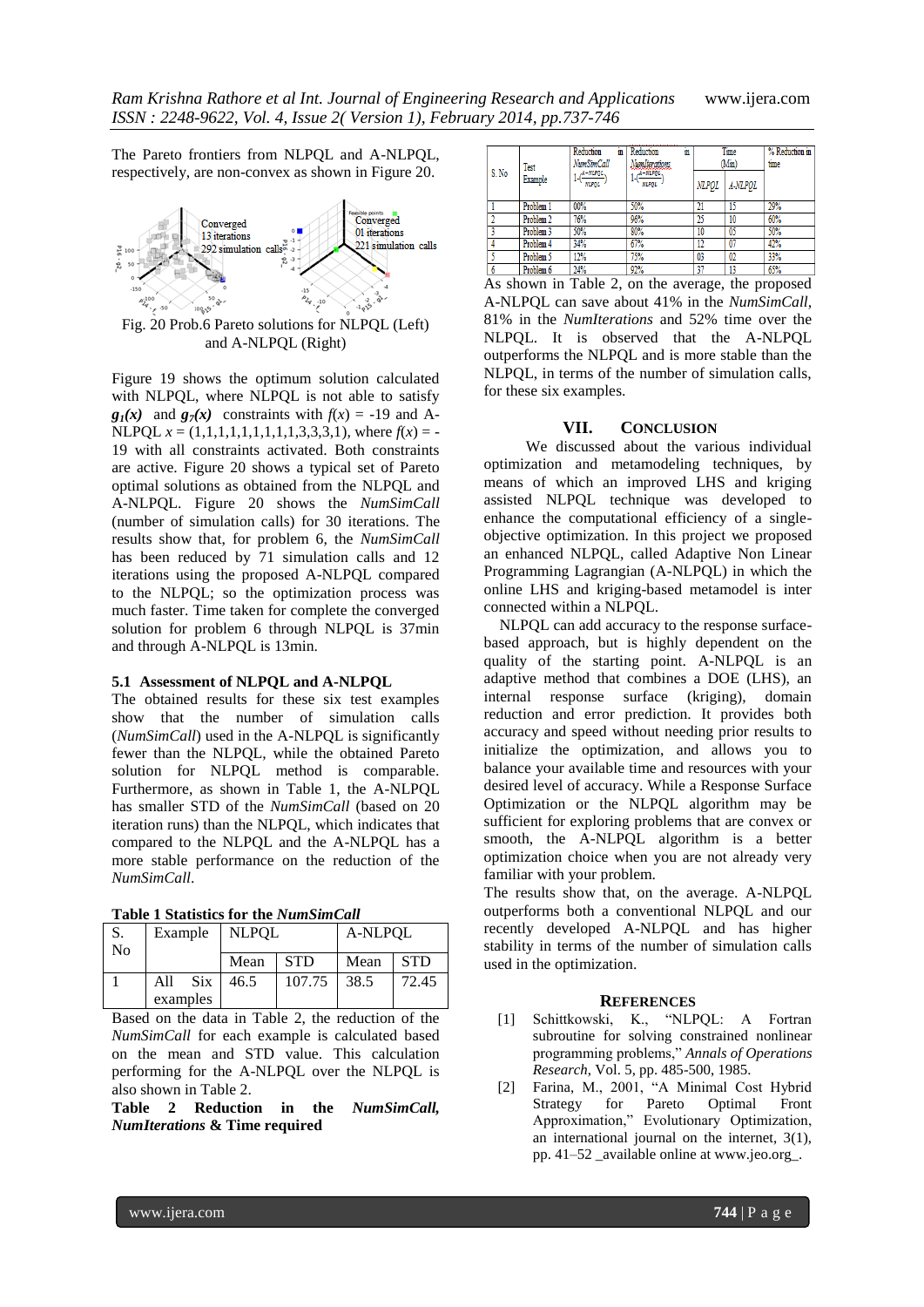- [3] Wyss, G. D., and Jorgensen, K. H., 1998. "A User s Guide to LHS: Sandia's Latin Hypercube Sampling Software," Sandia National Laboratories Technical Report SAND98-0210, Albuquerque, NM.
- [4] Hailong You, Xi''an, Maofeng Yang, Dan Wang, Jia, Xinzhang, "Kriging Model combined with latin hypercube sampling for surrogate modeling of analog integrated circuit performance", Quality of Electronic Design, 2009. ISQED 2009. Quality Electronic Design, Page(s): 554 - 558<br>Papadrakakis, M.,
- [5] Papadrakakis, M., Lagaros, N., and Tsompanakis, Y., 1999, "Optimization of Large-Scale 3D Trusses Using Evolution Strategies and Neural Networks," Int. J. Space Struct., **14**(3), pp. 211–223.
- [6] Hong, Y.-S., Lee, H., and Tahk, M.-J., 2003, "Acceleration of the Convergence Speed of Evolutionary Algorithms Using Multilayer Neural Networks," Eng. Optimiz., **35**(1), pp. 91–102.
- [7] Mansour Keramat and Richard Kielbasa, "Latin Hypercube Sampling Monte Carlo Estimation of Average Quality Index for Integrated Circuits," Analog Integrated Circuits And Signal Processing, vol. 14, no. 1/2, pp. 131-142, 1997.
- [8] Jones, D., Schonlau, M., and W. Welch, 1998. "Efficient Global Optimization of Expensive Black-Box Functions," *Journal of Global Optimization*, Vol. 13, pp. 455-492.
- [9] Hart, W. E., Giunta, A. A., Salinger, A. G., and van Bloemen Waanders, B. G., 2001. "An Overview of the Adaptive Pattern Search Algorithm and its Application to Engineering Optimization Problems," abstract in *Proceedings of the McMaster Optimization Conference: Theory and Applications*, McMaster University, Hamilton, Ontario, Canada
- [10] Chen, J.-H., Goldberg, D. E., Ho, S.-Y., and Sastry, K., 2002, "Fitness Inheritance in Single-Objective Optimization," *Proceedings of the Genetic and Evolutionary Computation Conference*, New York, July 9–13, Morgan Kaufmann, New York.
- [11] Smith, R., Dike, B., and Stegmann, S., 1995, "Fitness Inheritance in Genetic Algorithms," *Proceedings of the ACM Symposiums on Applied Computing*, ACM, Nashville, TN, February 26–28, pp. 345–350.
- [12] Jin, Y., Olhofer, M., and Sendhoff, B., 2001, "Managing Approximate Models in Evolutionary Aerodynamic Design Optimization," *Proceedings of IEEE Congress on Evolutionary Computation*, Vol. 1, pp. 592– 599.
- [13] Jin, Y., Olhofer, M., and Sendhoff, B., 2002, "A Framework for Evolutionary Optimization

With Approximate Fitness Functions," IEEE Trans. Evol. Comput., **6**(5), pp. 48–494.

- [14] Nain, P. K. S., and Deb, K., 2003, "Computationally Effective Search and Optimization Procedure Using Coarse to Fine Approximations," *Proceedings of the Congress on Evolutionary Computation (CEC-2003)*, Canberra, Australia, pp. 2081–2088.
- [15] Nair, P. B., and Keane, A. J., 1998, "Combining Approximation Concepts With Genetic Algorithm-based Structural Optimization Procedures," *AIAA/ASME/ ASCE/AHS/ASC Structures, Structural Dynamics, and Materials Conference and Exhibit, 39th, and AIAA/ASME/AHS Adaptive Structures Forum*, Long Beach, CA, Apr. 20– 23, Collection of Technical Papers, Pt. 2, A98- 25092 06-39, AIAA-1998-1912.
- [16] Oduguwa, V., and Roy, R., 2002, "Single-Objective Optimization of Rolling Rod Product Design Using Meta-Modeling Approach," *Proceedings of the Genetic and Evolutionary Computation Conference*, New York, July 9–13, Morgan Kaufmann, New York, pp. 1164–1171.
- [17] Jin, Y., 2005, "A Comprehensive Survey of Fitness Approximation in Evolutionary Computation," Soft Comput., **9**(1), pp. 3–12.
- [18] Wang, G. G., and Shan, S., 2007, "Review of Metamodeling Techniques in Support of Engineering Design Optimization," ASME J. Mech. Des., **129**(4), pp. 370–380.
- [19] Simpson, T. W., Peplinski, J., Koch, P. N., and Allen, J. K., 2001, "Metamodels for Computer-based Engineering Design: Survey and Recommendations," Eng. Comput., **17**(2), pp. 129–150.
- [20] Simpson, T. W., Booker, A. J., Ghosh, D., Giunta, A. A., Koch, P. N., and Yang, R.-J., 2004, "Approximation Methods in Multidisciplinary Analysis and Optimization: A Panel Discussion," Struct. Multidiscip. Optim., **27**, pp. 302–313.
- [21] Wilson, B., Cappelleri, D., Frecker, M., and Simpson, T. W., 2001, "Efficient Pareto Frontier Exploration Using Surrogate Approximations," Optim. Eng., **2**, pp. 31–50.
- [22] Koch, P. N., Wujek, B. A., Golovidov, O., and Simpson, T. W., 2002, "Facilitating Probabilistic Multidisciplinary Design Optimization Using Kriging Approximation Models," *Proceedings of the Ninth AIAA/ISSMO Symposium on Multidisciplinary Analysis and Optimization*, Atlanta, GA, Sept. 4–6, AIAA 2002-5415.
- [23] YongWang, Hui LIU, Zixing Cai and Yuren Zhou, "An orthogonal design based constrained evolutionary optimization algorithm", Taylor & Francis, Engineering Optimization. Vol. 39, No. 6, September 2007, 715–736